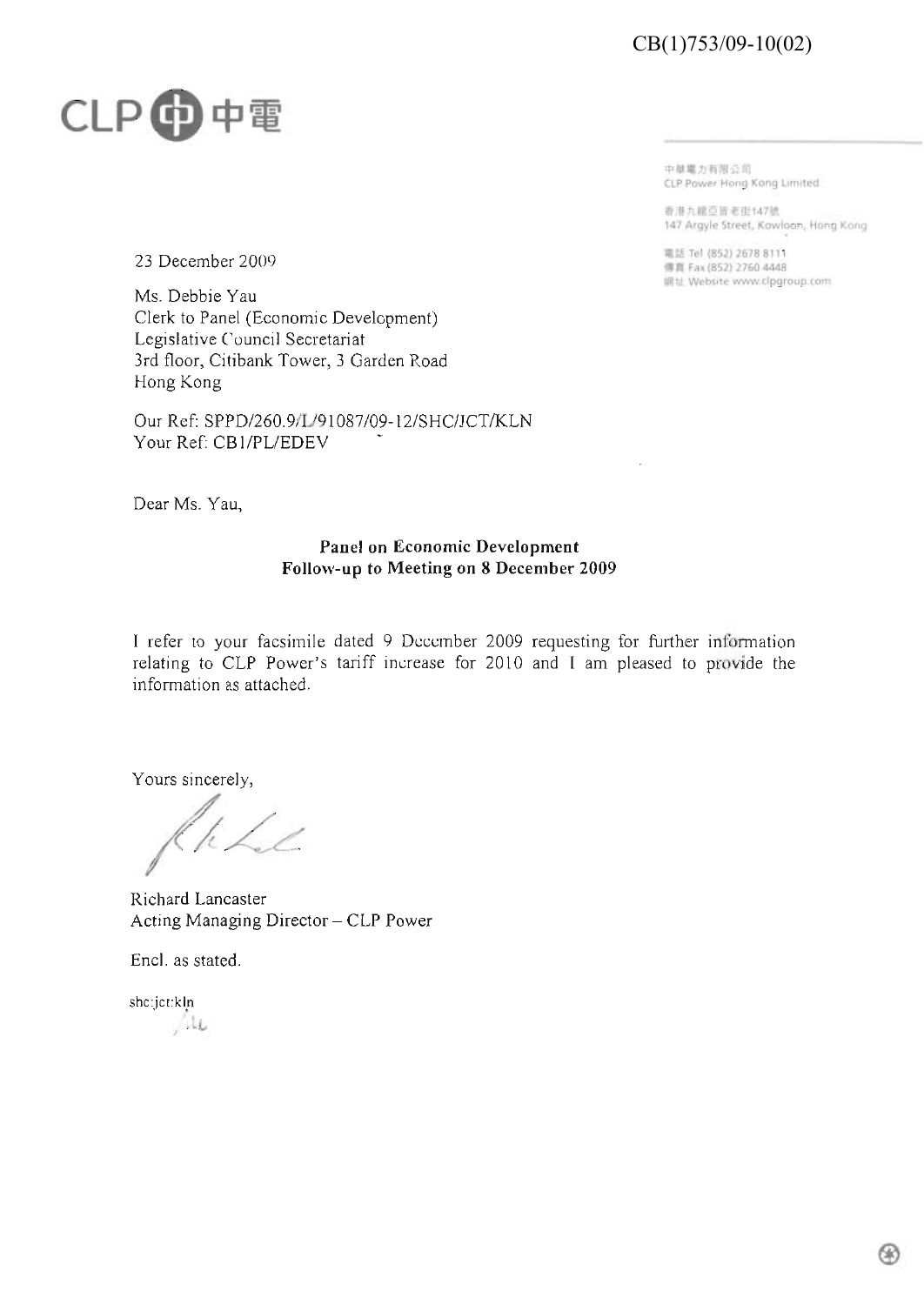# **1) Financial Analysis**

### 1a) Financial Details

|                                                                                                        | 12 months ended<br>31 December<br>2008<br>2007 |                           | Unaudited<br>6 months ended<br>30 June<br>2009 |
|--------------------------------------------------------------------------------------------------------|------------------------------------------------|---------------------------|------------------------------------------------|
| <b>REVENUE</b><br>SoC Revenue                                                                          | 29,331                                         | 30,386                    | 12,684                                         |
| <b>COSTS</b><br>Fuel<br>Non Fuel Costs                                                                 | 4,905<br>14,660<br>19,565                      | 6,768<br>13,685<br>20,453 | 3,043<br>6,302<br>9,345                        |
| <b>PROFIT</b><br><b>CLP Power's Net Return</b>                                                         | 7,652                                          | 7,549                     | 2,925                                          |
| <b>FUND BALANCES</b><br>Developm ent Fund<br>/ Tariff Stabilisation Fund<br><b>Fuel Clause Account</b> | 2,117<br>132                                   | 1,756<br>(800)            | 1,338<br>(324)                                 |

*[Note – half year figures do not show full year (seasonal) picture for costs/revenues]* 

The 2009 full year figures will only be available in early 2010. For more details of the company's past financial performance, please refer to CLP's Annual Report.

#### 1b) Analysis for 2010

For 2010, CLP needs to adjust the Basic Tariff to a m ore sustainable level from the cur rent level. Th is is the f irst incre ase in m ore than a dec ade. The adjustment is necessa ry to enable CLP to f und projec ts that will h elp im prove environmental performance in Hong Kong, including projects necessary to m eet the Government's 2010 em issions reduction targets, and to support Hong Kong's infrastructure developm ents that will b ring ben efit to the c ommunity. Most of CLP's equipm ent and m aterial to support these projects is im ported and, as a result, rapidly rising prices this year for materials like aluminum and copper have exerted great pressure on CLP's costs. Our stringent cost control has enabled a lower rise than otherwise required and ensures that our tariff remains competitive amongst the world's m ajor cities while maintaining our excellent supply reliability. The average 2.6% net tariff in crease in 2010 is a result of an increase of 2.6¢/u in Basic Tariff and a reduction of 0.3¢/u of Fuel Clause Charge.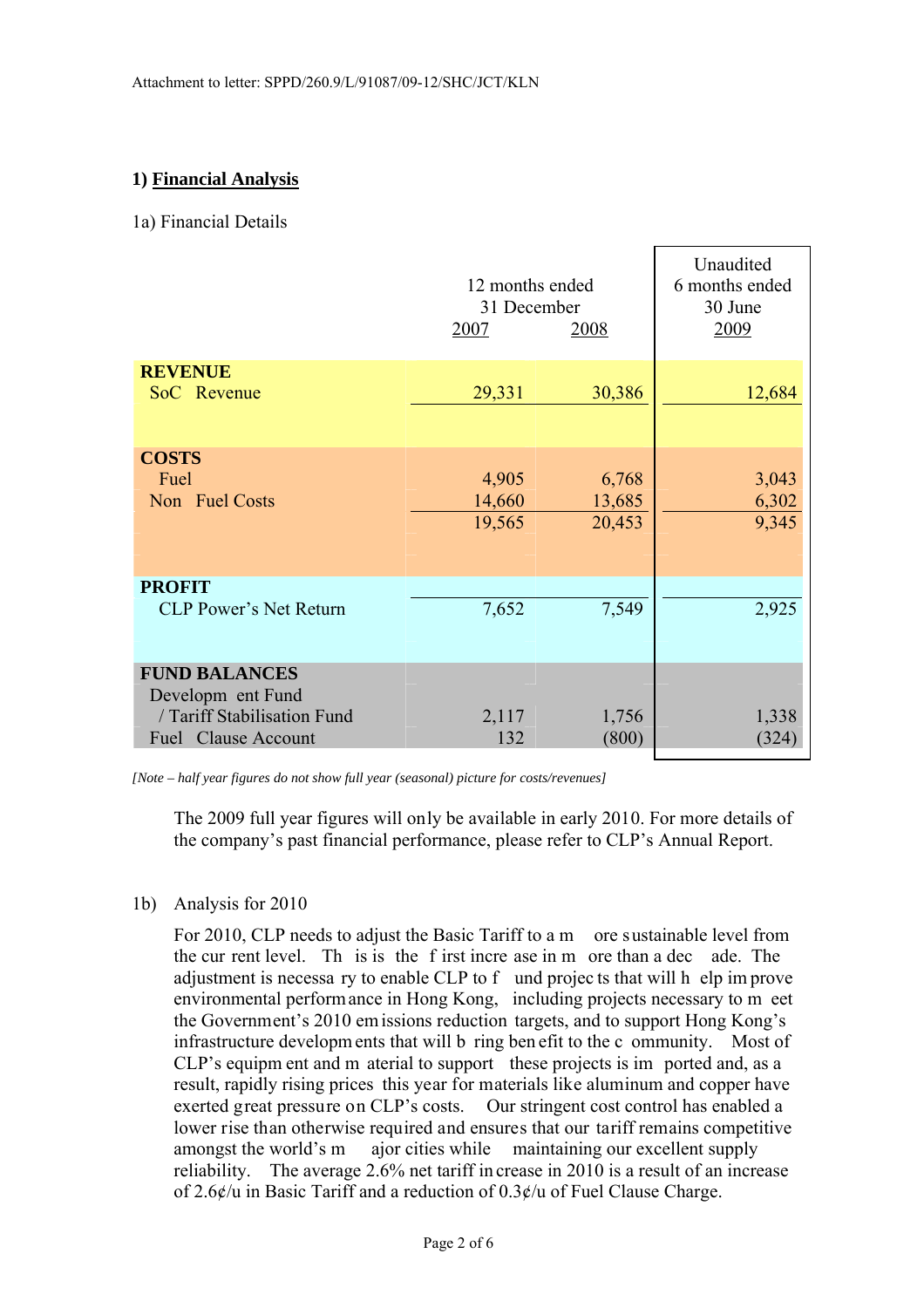#### **2) Supplementary Information for 2010**

a) Commissioning of Emissions Control Project

The Em issions Control Project includes retrofitting the ex isting Cas tle Peak Power Station (CPPS) with Flue Gas Desulphurisation (FGD) facilities an d Selective Catalytic Reduction (SCR) plant. The project is essential for CLP t o meet the 2010 em issions targets im posed by the Governm ent. The facilities will be commissioned in phases from 2009 to 2011. The station s vearly operation  $\&$  m aintenance cost would increas e to cater for the use of lim estone, catalyst and other consumables, etc.

b) Preparing for New Gas Supplies

CLP is now working with the Governm ent of Hong Kong SAR, the National Development and Reform Comm ission and other Mainland parties on the implementation of the MOU on cross bor der energy supply. The gas supplies from China's W est-to-East pipeline and LNG term inal, along with further pipeline gas supplies f rom the South China Sea are all c rucial f or CLP to maintain its supply reliability, m eet the 2010 e missions targets and m ove forward to m atch community exp ectations on further improve ments in air quality.

Preparatory work is now underway, with the Environm ental Impact Assessment and preliminary engineering & other preparatory work in progress.

c) Supporting Hong Kong's Infrastructu re Developm ent and Other Major Development

To support infrastructure development in coming years, a number of projects are being implemented in our supply networ k. They include enhancem ent of our supply system and providing power for th e construction and future operation of these developm ents. For exam ple, in the Kai Tak developm ent area a m ajor 400kV Cable Diversion is required for s ite formation and new substations are being established at Eastern Road a nd Kai T ak Cruise Term inal. Also, a number of new substations and capacity expansion projects are planned in Diamond Hill, Kam Tin & West Kowloon for the railway development.

d) Meeting Load Growth, Maintaining Supply Reliability

In addition to work related to inf rastructure development, ongoing investment in our electricity infrastructure is essential in order to meet Hong Kong's electricity demand in the years ahead. For example, new substations are to be established in HKUST, the Airport and Yue Man Squa re at Kwan Tong to provide adequate electricity for expansion and redeve lopment. Besides establishing new substations, there are projects to increase supply capacity at existing sites. As well as meeting new electricity de mand, investment to m aintain supply reliability and replace old equipment is also essential.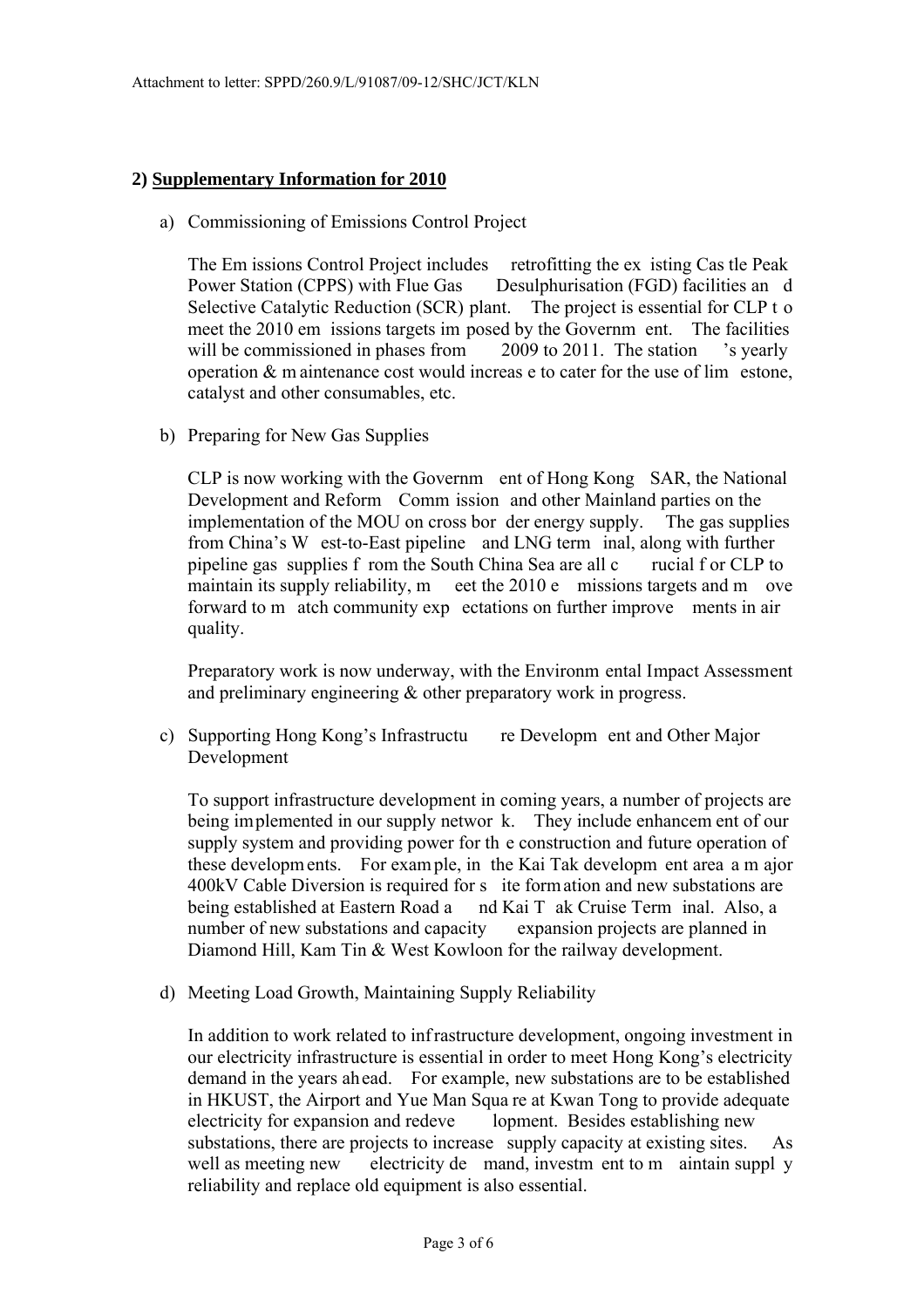e) Rising costs (Higher Energy and Commodity Prices)

The cost of key m aterials in the global market has risen significantly in the past few years. Since m ost of our m aterial & equipm ent is imported from other countries, such a surge in prices has cr eated significant cost pressures in our business.

- Copper prices have risen 100% from early 2009
- Aluminium prices have risen 40% from early 2009
- Market coal prices have risen to ov er US\$80/tonne from a level of around US\$60/tonne early this year

#### **3) Overview of Performance**

#### Reasonable Tariff

CLP has m anaged our tariff responsibly to keep it stab le and affordable to ou r customers over the years. W e have fro zen our Basic Tariff for a decade, an d offered over HK\$4 billion in rebates to our customers during this period.



Our average Basic Tariff was reduced by 10% in October 2008. W ith the 2.6 cents per unit increase for 2010, there is s till about 7% net reduction in average Basic Tariff from September 2008. In fact, after this adjustment, our Basic Tariff remains lo wer than th e leve l of 10 years ag o. Despite signif icant f uel and material cost increases during the sam e period and CLP's continuous effort to use cleaner fuels, we have a relativ ely low tariff am ong other energy u tilities in Hong Kong while our reliability is amongst the best in the world.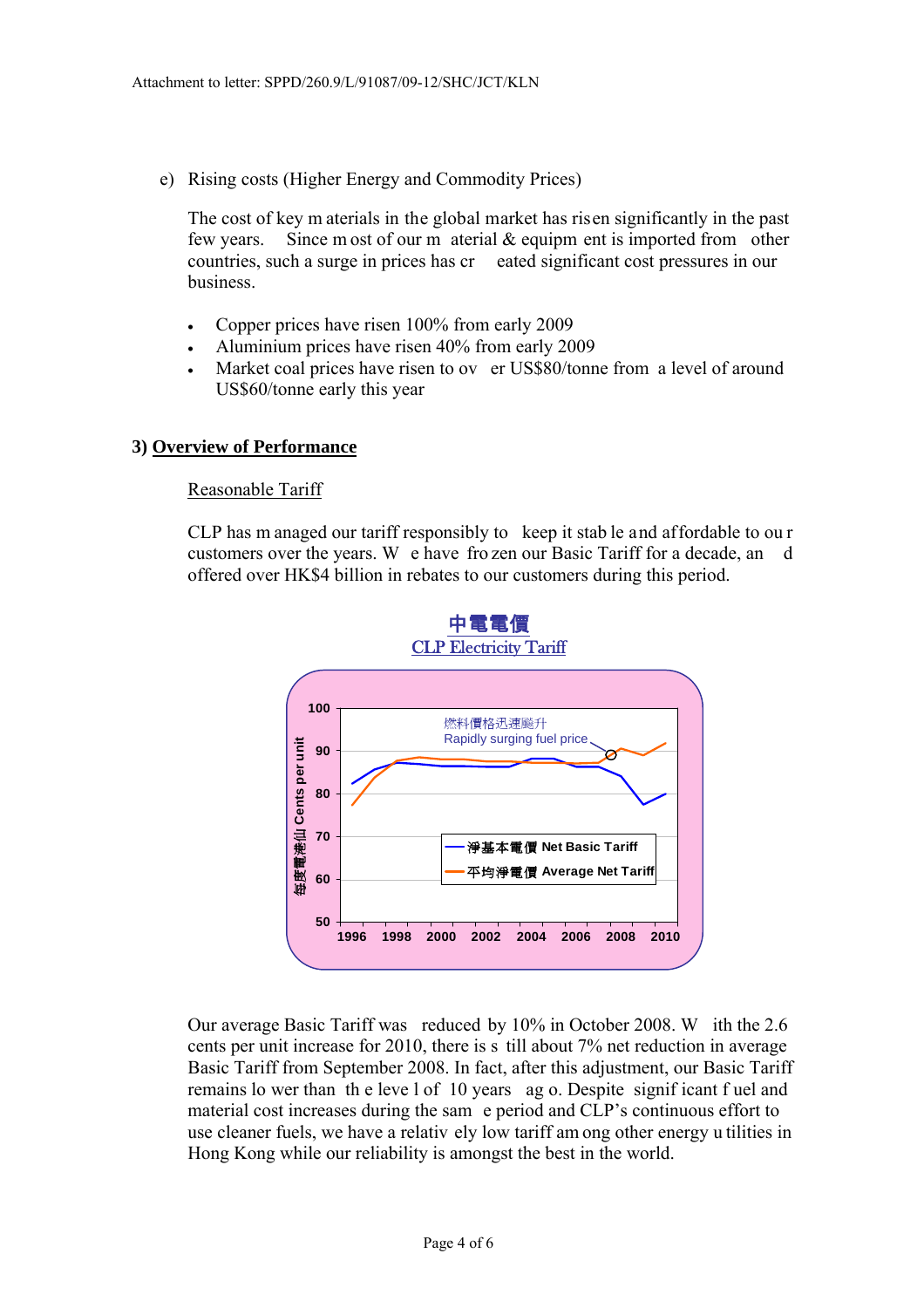

#### Tariff Comparison

As illus trated in the ch art above, CLP' s new tariff is still highly co mpetitive when com pared with other m ajor cities. The tar iff f or typic al r esidential customers is only about half of that in many other m ajor cities like New York and Tokyo. We fully recognise the objectiv e of maintaining tariffs at a stable and reasonable level; a nd unlike major m etropolitan cities such as New York, London and Sydney which have raised their residential tariff levels in the range of 20% to 55% in the past 5 years, CLP has increased its tariff by a mere 2.3% in the period.

In addition, CLP surpasses neighbour ing Mainland cities such as Guangzhou, Zhuhai and Shenzhen in excellent supply quality with reasonable tariff level.